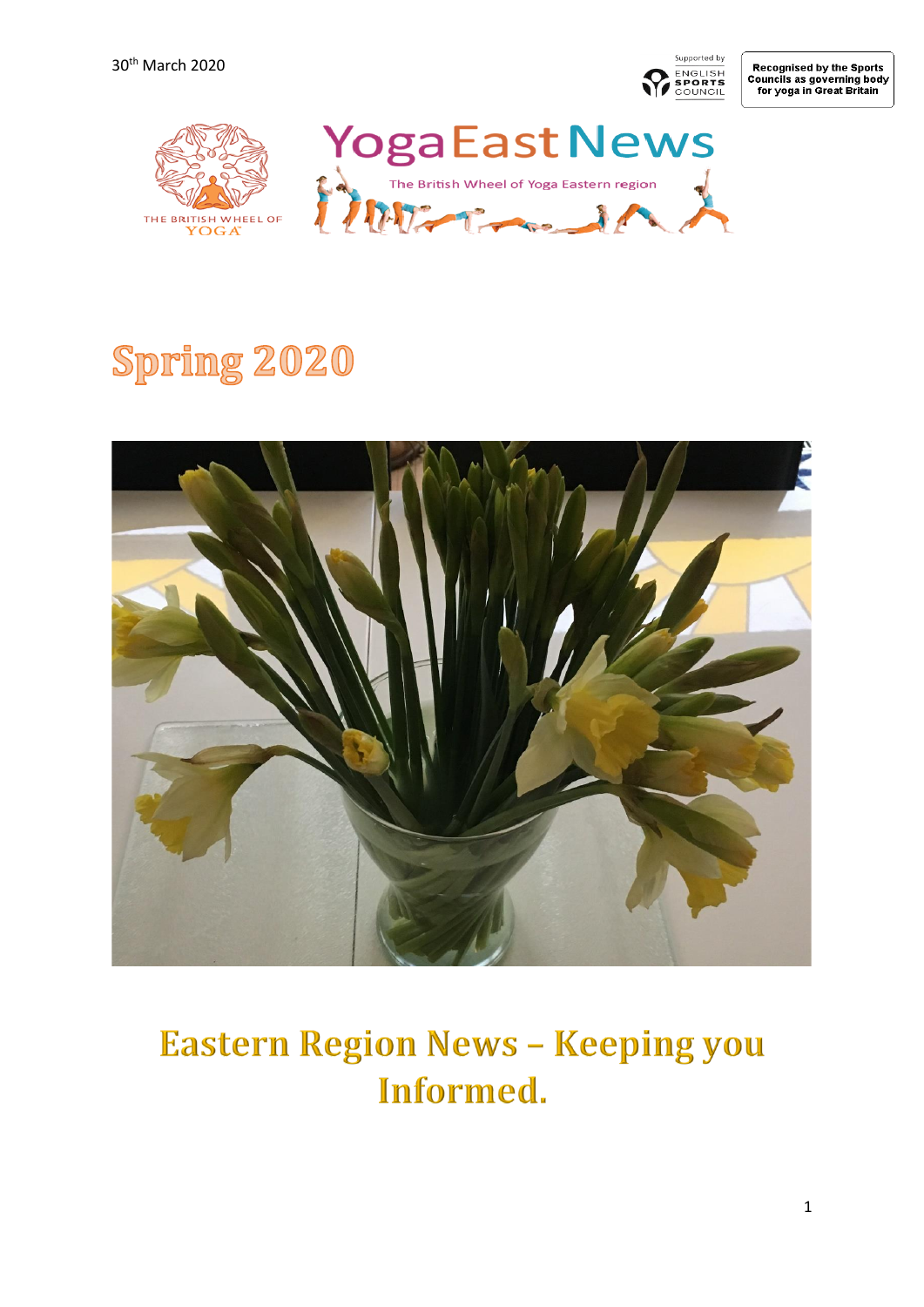



## **Update for Eastern Region.**

Dear Eastern Region Members,

We hope this email finds you well and managing to cope in this uncertain and unsettling time. The events of the last few months and the battle with COVID-19 has taken its toll on all of us. Now, more than ever, our yoga practice can sustain us and prove to be the resource needed to see us through. All British Wheel of Yoga teachers have been advised to stop teaching person to person classes and there has been free webinar sessions via facebook and Zoom to encourage and give advice on how Yoga teachers can take their classes online. These can be found on the BWY website

All CPD day and Events have been cancelled through to September. You are all able to receive a full refund for any day you had been booked onto. This can be sorted through your area rep.

Our Eastern Region AGM had to be cancelled (28th March 2020) due to the COVID-19 crisis. In accordance with Margaret Murray's (ROC Chair) advice and subject to members approval the existing committee have agreed the best course of action would be to allow all nominations to be upheld. Your new committee takes effect from 29th March 2020. If anyone has concerns please contact your county rep.

| <b>Role</b>                   | <b>Officer</b>       | <b>Contact</b>              |
|-------------------------------|----------------------|-----------------------------|
| Regional Officer              | Ilkay Ozcan          | Ro.bwyeastern@gmail.com     |
| <b>Regional Treasurer</b>     | <b>Gill Gittins</b>  | Gill.gittins@gmail.com      |
| <b>Regional Secretary</b>     | <b>Jo Thomas</b>     | Sec.bwyeastern@gmail.com    |
| Regional Newsletter Editor    | Donna Negus          | Editor.bwyeastern@gmail.com |
| Regional Website editor       | Lyndsey              | Bwynorth.web@gmail.com      |
|                               | Stevenson            |                             |
| Regional Festival Organiser   | Angela               | Angeiet2@aol.com            |
|                               | Thompson             |                             |
| <b>County Representatives</b> |                      |                             |
| Bedfordshire                  | Angela Davey         | Bedscr.yoga.east@gmail.com  |
| Cambridgeshire                | Helen Craig          | cambsbwy@gmail.com          |
| <b>East Essex</b>             | <b>Jo Thomas</b>     | eebwydeprep@gmail.com       |
| Hertfordshire                 | Vicky Salter         | Herts.cr@hotmail.com        |
| <b>Hertfordshire Deputy</b>   | Richard Jones        | Herts.eo@hotmail.com        |
| <b>Norfolk</b>                | Rosie Evans          | bwynorfolk@gmail.com        |
| Suffolk                       | Michelle Mellor      | suffolkbwy@gmail.com        |
| West Essex                    | Donna Negus          | Donna.negus.bwy@gmail.com   |
| <b>West Essex Deputy</b>      | Margaret<br>Adesanya | maggiadesanya@hotmail.com   |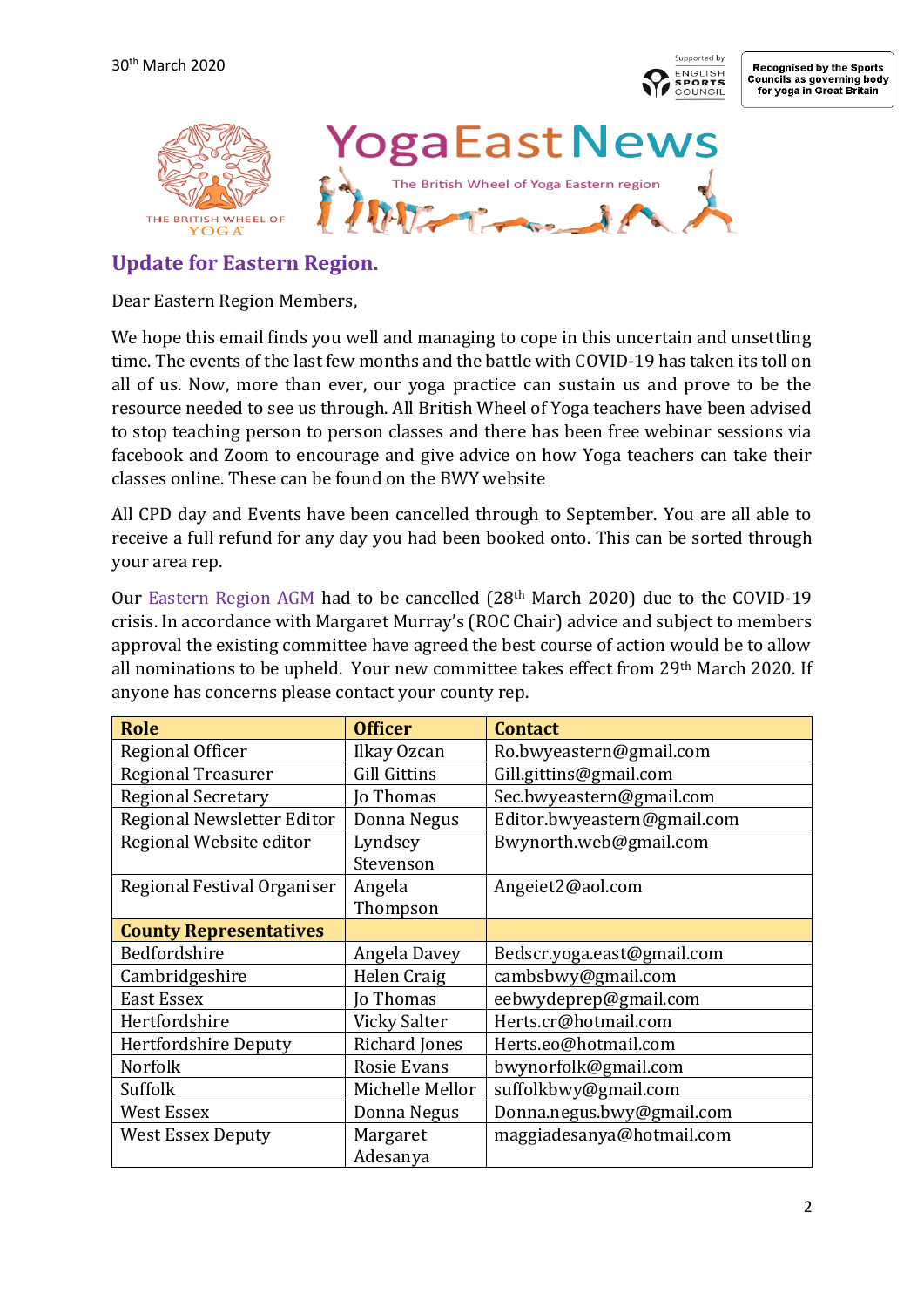

We have a full committee. The main changes are; A new Regional Officer – Ilkay Ozcan A new secretary – Jo Thomas A new Editor – Donna Negus (myself!) A new Cambridgeshire county rep – Helen Craig

Angela Thompson, after many years of hard work has given over the role of Regional Officer to Ilkay Ozcan. This opportunity must be taken to thank Angela for the time and effort she has given the BWY. Angela remains part of the Eastern Region Committee as Regional Festival Organiser.

As the in-coming New Letter editor (this being my first!) I would like to say I look forward to keeping you informed of what is happening in our region. This letter finds us in a challenging and unprecedented time and it is in this kind of experience that our resilience is tested and our strength found. I have avoided the whole 'teaching' online phenomena that has been creeping up on us but now we are having to find different ways of connecting to our students and peers. I encourage everyone to check to see if your teacher is offering any classes/recordings online. This may not be something you had thought of before, but we are being forced to adapt and we will be stronger for it. Flexibility is not just a physical phenomenon.

## **First Aid Certificate & BWY Insurance;**

In the light of first aid days being cancelled and if your certificate has expired, we are reassured by the BWY (ref. Vickie Holman Brown at Central Office) that we will continue to be insured to teach remotely. Please ensure you are booked onto the next available First Aid Day.

## **Planned Yoga Days;**

At present, all these days are planned to go ahead.

#### **Bedfordshire**

21st November 2020 Exploring the Energy Body and Self Enquiry with

Billy Doyle

## -------------------------------------------------------------------------------------------------

#### **East Essex**

17th October 2020 Adjusting Students with Elaine Fletcher

7th November Pranayama in perspective with Phillip Xerri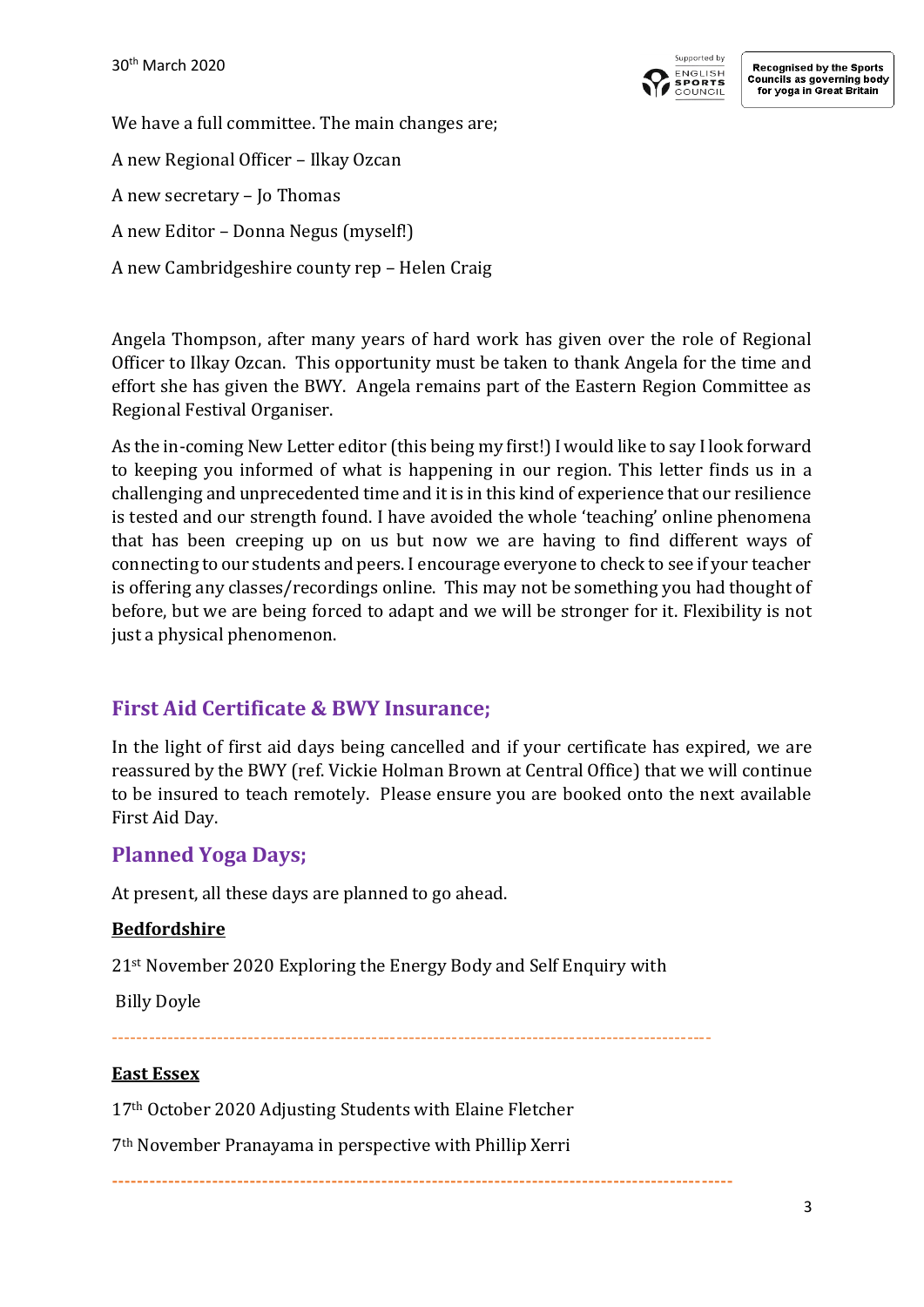

#### **Hertfordshire**

20th September 2020 Andrea Kwiatkowski - Creative Preparation

8th November 2020 Developing Your Practice with Belinda Emberson

-----------------------------------------------------------------------------------------------------

#### **Norfolk**

10th October 2020 Integrating Yoga Philosophy into practice with Angela Aswin

------------------------------------------------------------------------------------------------

#### **Suffolk**

14th November 2020 Teaching Yoga to NHS patients with Paul Fox

-------------------------------------------------------------------------------------------------

#### **West Essex**

14th November 2020 Mindfulness with Darren Cockburn

19th December A winter Afternoon of Yoga

**--------------------------------------------------------------------------------------------**

These days can be booked via the BWY website.

#### **A final thought (Author Unknown);**

Anything that annoys you is Teaching you patience.

Anyone who abandons you is teaching You how to stand up on your own two feet.

Anything that anger you is teaching You forgiveness and compassion.